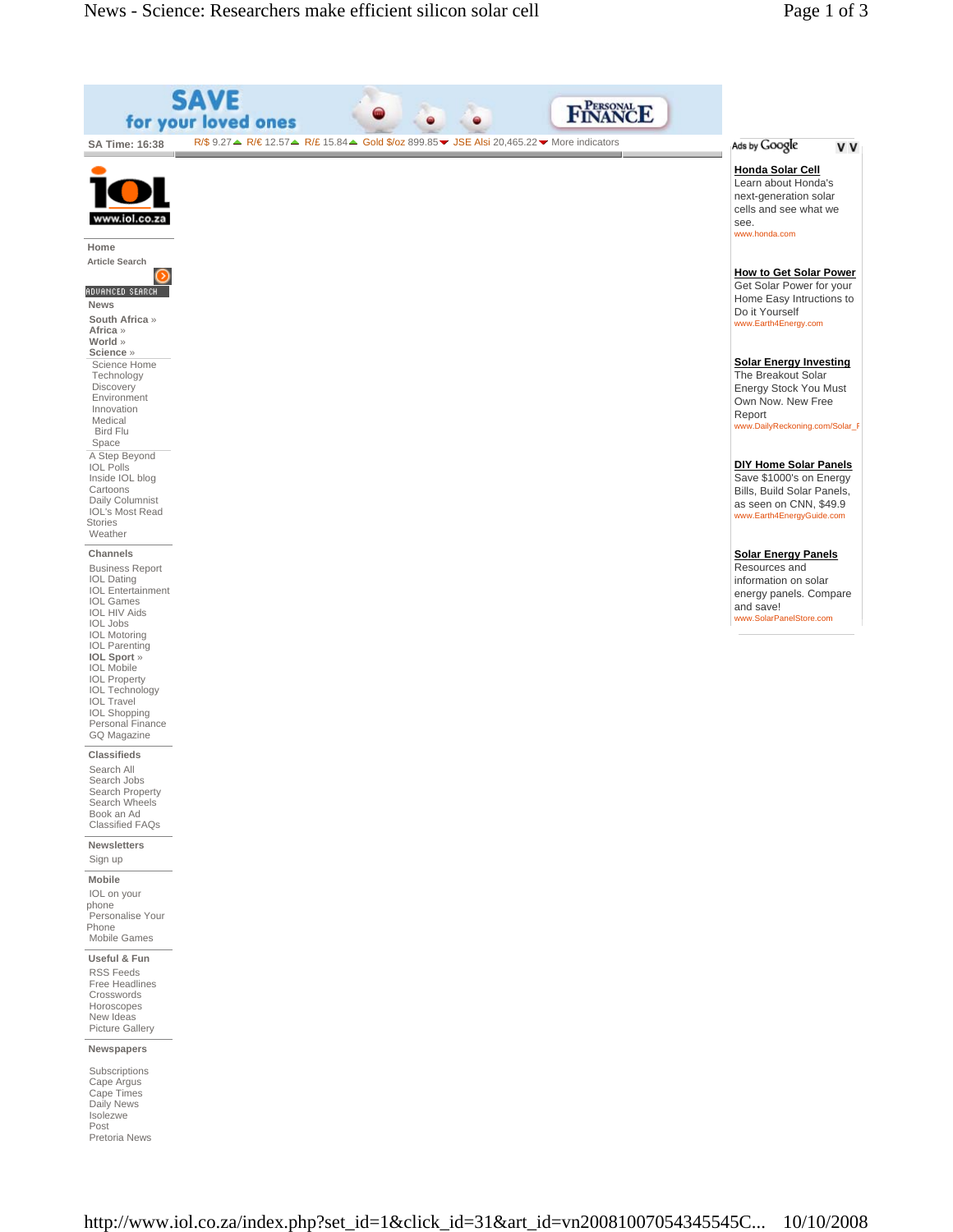Sun. Independent Sunday Tribune The Independent on Saturday The Mercury The Star Saturday Star Saturday Argus Sunday Argus

**Newspaper Info Features**

 Taliep Killing 2010 World Cup Spotlight on Zim Zuma trial **Olympics** More Features

**IOL** About IOL Jobs @ IOL Advertising FAQs **Feedback**  International Terms & **Conditions** 

# C Science

# **Researchers make efficient silicon solar cell**

October 07 2008 at 03:01PM

Chicago - US researchers have found a way to make efficient silicon-based solar cells that are flexible enough to be rolled around a pencil and transparent enough to be used to tint windows on buildings or cars.

The finding, reported in the journal, Nature Materials, offers a new way to process conventional silicon by slicing the brittle wafers into ultrathin bits and carefully transferring them on to a flexible surface.

"We can make it thin enough that we can put it on plastic to make a rollable system. You can make it grey in the form of a film that could be added to architectural glass," said John Rogers of the University of Illinois at Urbana-Champaign, who led the research.

"It opens up spaces on the fronts of buildings as opportunities for solar energy," Rogers said.

Solar cells, which convert solar energy into electricity, are in high demand because of higher oil prices and concerns over climate change.

Many companies, including Japanese consumer electronics maker Sharp Corp and Germany's Q-Cells are making thin-film solar cells, but they typically are less efficient at converting solar energy into electricity than conventional cells.

Rogers said his technology uses conventional single crystal silicon. "It's robust. It's highly efficient. But in its current form, it's rigid and fragile."

Rogers' team uses a special etching method that slices chips off the surface of a bulk silicon wafer. The sliced chips are 10 to 100 times thinner than the wafer, and the size can be adapted to the application.

Once sliced, a device picks up the bits of silicon chips "like a rubber stamp" and transfers them to a new surface material, Rogers said.

"These silicon solar cells become like a solid ink pad for that rubber stamp. The surface of the wafers after we've done this slicing become almost like an inking pad," he said.

"We just print them down on to a target surface." - Reuters

# **This article was originally published on page 7 of Cape Times on October 07, 2008**

**A EASY PRINT D SEARCH A MEWSLETTER**  $\mathbb{B}$  E-mail story **RSS FEEDS AVAILABLE** 

### **BOOKMARK THIS STORY (What's This?)**

Social bookmarking allows users to save and categorise a personal collection of bookmarks and share them with others. This is different to using your own browser bookmarks which are available using the menus within your web browser.

Use the links below to share this article on the social bookmarking site of your choice.

Read more about social bookmarking at Wikipedia - Social **Bookmarking** 

**StumbleUpon** Reddit <sup>DEL</sup> Digg **Delicious Newsvine F** Facebook **I** muti

> **Step-By-Step Solar Panels** How I Built Solar Panels At Home. Now I Save \$177/Month On Power...<br> **V** Ads by Google **V** V

# **CAPE TIMES**

**Subscribe now to Cape Times**



General Jobs Motors Property

Friends and Dating Articles For Sale Find an Expert

# **Online Services**

Books, CDs and  $\mathbf{F}$ Home Loans Lease DVDs

 $\mathbf{r}$ 

k. ×.

×.

Life Insurance **Life Insurance for Women** Medical Aid **Offer to Purchase** Online Shopping Play Euro & UK Lotteries **Residential Property**

- **Browse Property Agreements**
- Car Hire
- **Car Insurance**  $\mathbf{r}$
- Car Insurance for ¥
- Women
- Cars Online
- **Compare**
- **Insurance Quotes**
- Do Broadband ¥.
- and WIN
- **Education**
- Gold-Reflect who you are

# **FREE Newsletter**

Now you can get all your news - from politics in South Africa, the quirkiest stories in Step Beyond, the latest from the worlds of Motoring, Entertainment and Business - in one place.

up and you'll have all the latest news at your fingertips.

# **More Science Stories**

- Whales 'are flirtatious'
- Tropical species 'heading uphill' Lab volcano 'may help predict real
- eruptions' 'New gecko-like glue is stickiest yet'
- Holy mackerel! It's a virgin birth

# **OL** dating.co.za

**Date Your Destiny**